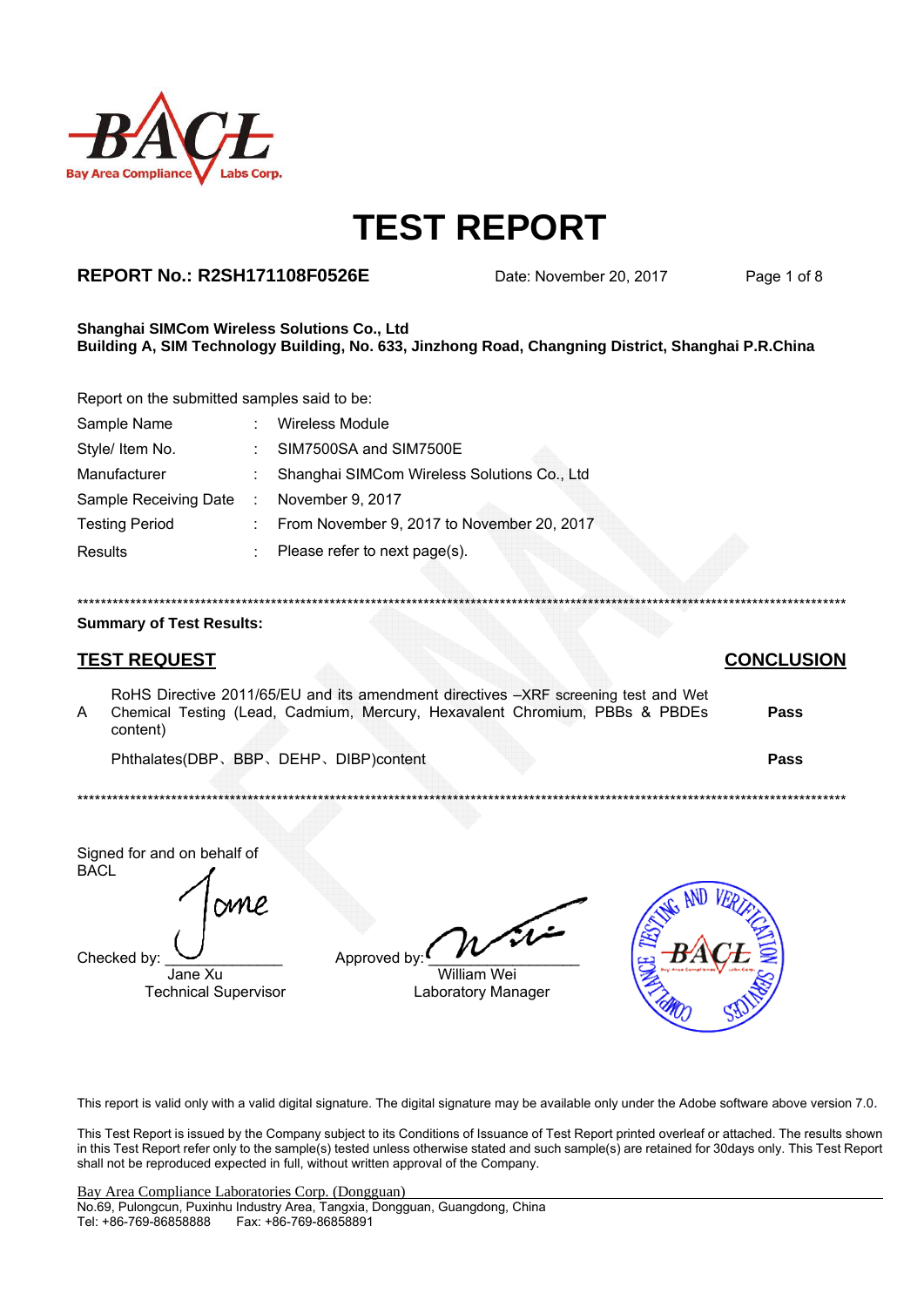

## **REPORT No.: R2SH171108F0526E** Date: November 20, 2017 Page 2 of 8

**Results:** 

#### **A**、**RoHS Directive 2011/65/EU and its amendment directives**

#### **XRF screening test**

Test method: With reference to IEC62321-3-1:2013 screening by X-ray Fluorescence Spectroscopy (XRF)

| Seq.           | <b>Tested Part(s)</b>                                          | <b>Results</b> |                |           |           |           |  |
|----------------|----------------------------------------------------------------|----------------|----------------|-----------|-----------|-----------|--|
| No.            |                                                                | <b>Pb</b>      | C <sub>d</sub> | Hg        | cr        | <b>Br</b> |  |
| 1              | White/brown adhesive plastic with black/red printing(label) 12 | BL             | <b>BL</b>      | <b>BL</b> | <b>BL</b> | <b>BL</b> |  |
| $2^*$          | Silvery metal(shield) 12                                       | BL             | BL             | BL        | IN        | ---       |  |
| 3              | Golden metal(frame) 12                                         | <b>BL</b>      | <b>BL</b>      | BL        | <b>BL</b> | ---       |  |
| 4              | Black body with light brown printing(IC) $\textcircled{12}$    | <b>BL</b>      | <b>BL</b>      | BL        | <b>BL</b> | <b>BL</b> |  |
| 5              | Black/white body(resister) 12                                  | <b>BL</b>      | <b>BL</b>      | BL        | BL        | BL        |  |
| 6              | Brown body(capacitor) $\mathbb{O}2$                            | <b>BL</b>      | <b>BL</b>      | <b>BL</b> | <b>BL</b> | <b>BL</b> |  |
| $\overline{7}$ | Silvery body(crystal) 12                                       | <b>BL</b>      | <b>BL</b>      | BL        | <b>BL</b> | BL        |  |
| 8              | Black body(diode) 12                                           | BL             | <b>BL</b>      | BL        | BL        | <b>BL</b> |  |
| 9              | Black body(triode) 12                                          | BL             | BL             | <b>BL</b> | <b>BL</b> | <b>BL</b> |  |
| 10             | Grey body(inductor) 12                                         | <b>BL</b>      | BL             | BL        | BL        | BL        |  |
| 11             | Light green body(antenna) 1                                    | <b>BL</b>      | <b>BL</b>      | <b>BL</b> | <b>BL</b> | <b>BL</b> |  |
| 12             | Grey body(EC) 12                                               | <b>BL</b>      | <b>BL</b>      | <b>BL</b> | <b>BL</b> | <b>BL</b> |  |
| 13             | Black body(IC) $\mathbb{O}(2)$                                 | <b>BL</b>      | <b>BL</b>      | <b>BL</b> | <b>BL</b> | <b>BL</b> |  |
| 14             | Blue body(EC) $\bigcirc$ 2                                     | BL             | <b>BL</b>      | <b>BL</b> | <b>BL</b> | <b>BL</b> |  |
| 15             | Green PCB <sub>(1)</sub> <sup>2</sup>                          | BL             | <b>BL</b>      | <b>BL</b> | <b>BL</b> | <b>BL</b> |  |
| 16             | Silvery solder $(1)$ $(2)$                                     | <b>BL</b>      | BL             | BL        | <b>BL</b> |           |  |

Remark: ①SIM7500SA ②SIM7500E

\*\*\*\*\*\*\*\*\*\*\*\*\*\*\*\*\*\*\*\*\*\*\*\*\*\*\*\*\*\*\*\*\*\*\*\*\*\*\*\*\*\*\*\*\*\*\*\*\*\*\*\*

This report is valid only with a valid digital signature. The digital signature may be available only under the Adobe software above version 7.0.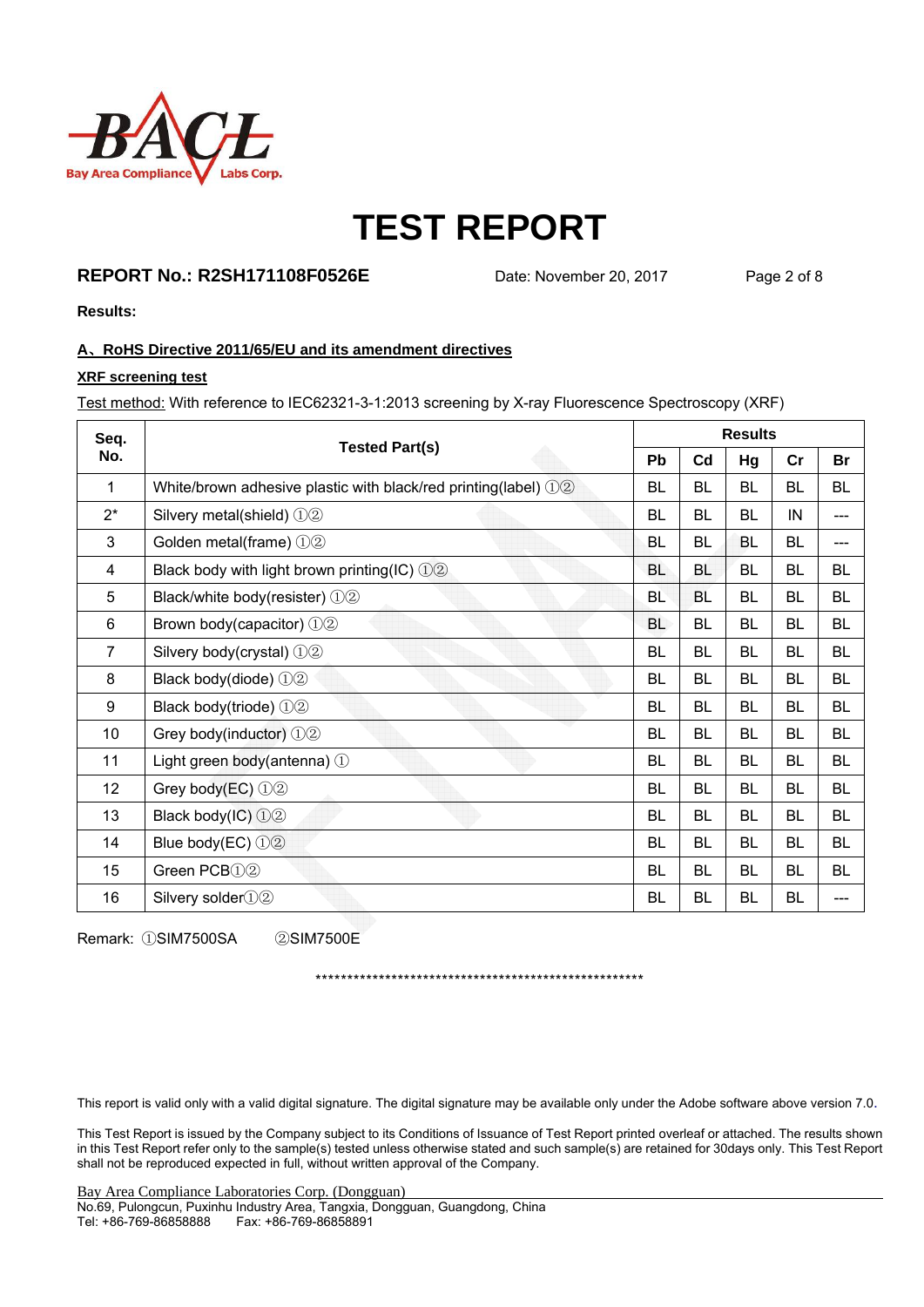

## **REPORT No.: R2SH171108F0526E** Date: November 20, 2017 Page 3 of 8

#### Remark:

(1)

- = Not Conducted
- $* = Pb, Hg$ , UV-Vis (for Cr(Ⅵ)) and GC-MS (for PBBs, PBDEs) are recommended to be performed, if Results were obtained by XRF for primary screening, and further chemical testing by ICP (for Cd, the concentration exceeds the below warning value according to IEC62321-3-1:2013.

| <b>Element</b> | Unit  | <b>Polymers</b>                             | Metal                                         | <b>Composite Material</b>                                     |
|----------------|-------|---------------------------------------------|-----------------------------------------------|---------------------------------------------------------------|
| Cd             | mg/kg | BL $\leq 70-3\sigma < X$<br><130+3σ≤OL      | $BL≤70-3σ < X$<br>$<130+3\sigma \leq O L$     | $LOD < X < 150+3\sigma \leq OL$                               |
| Pb             | mg/kg | BL $\leq$ 700-3 $\sigma$ < X<br><1300+3σ≤OL | BL $\leq$ 700-3 $\sigma$ < X<br>$1300+3σ≤$ OL | BL $\leq$ 500-3 $\sigma$ < X<br>$<$ 1500+3 $\sigma$ $\leq$ OL |
| Hg             | mg/kg | $BL≤700-3σ < X$<br><1300+3σ≤OL              | BL $\leq$ 700-3 $\sigma$ < X<br><1300+3σ≤OL   | $BL≤500-3σ < X$<br>$<$ 1500+3 $\sigma$ $\leq$ OL              |
| Cr             | mg/kg | BL≤700-3σ< X                                | $B$ L≤700-3σ< X                               | $BL≤500-3σ < X$                                               |
| Br             | mg/kg | $B≤300-3σ < X$                              |                                               | BL $\leq$ 250-3 $\sigma$ < X                                  |

- $BL = Below Limit$
- OL = Over Limit
- $IN = Inconclusive$
- LOD = Limit of Detection

This report is valid only with a valid digital signature. The digital signature may be available only under the Adobe software above version 7.0.

\*\*\*\*\*\*\*\*\*\*\*\*\*\*\*\*\*\*\*\*\*\*\*\*\*\*\*\*\*\*\*\*\*\*\*\*\*\*\*\*\*\*\*\*\*\*\*\*\*\*\*\*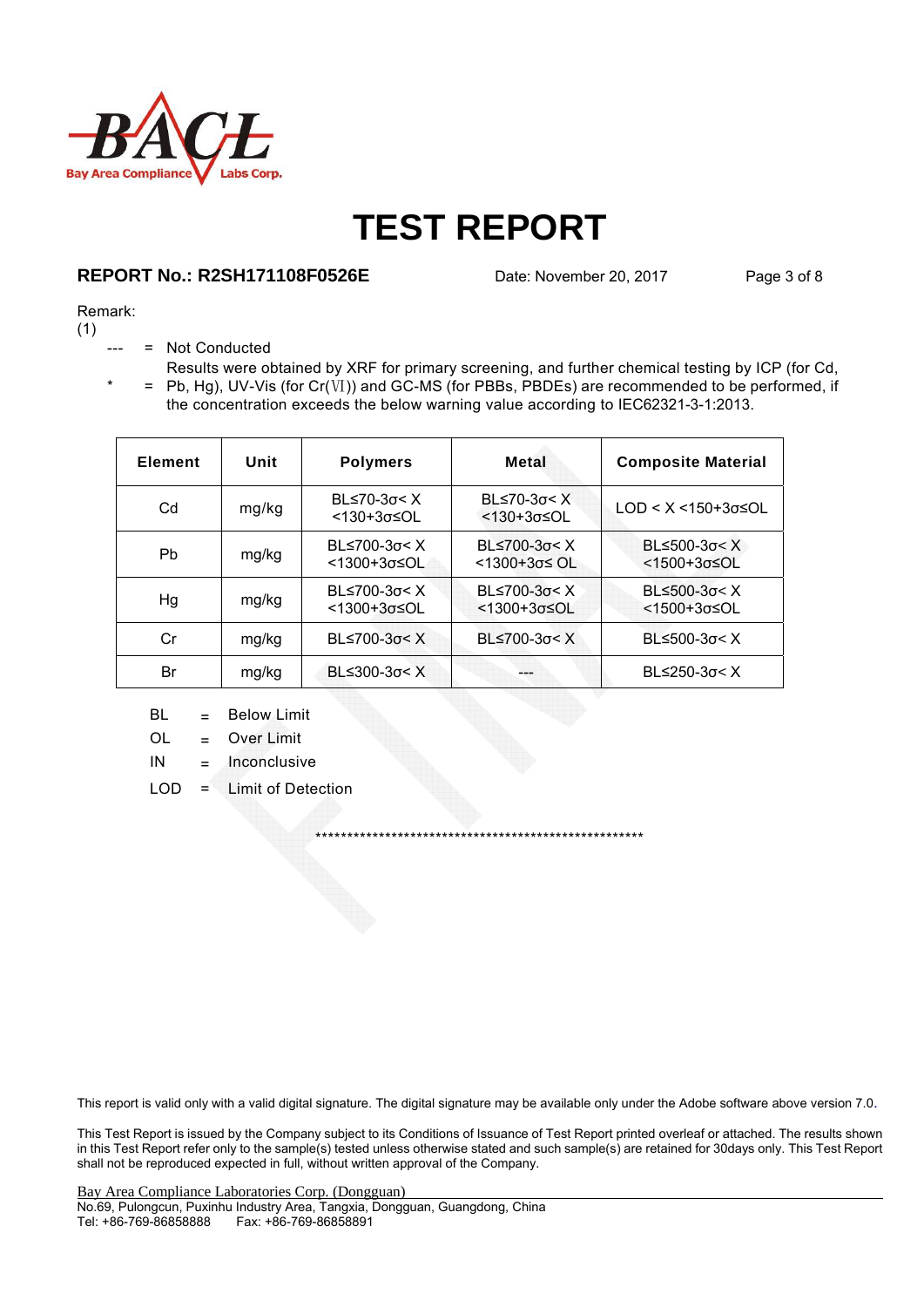

### **REPORT No.: R2SH171108F0526E** Date: November 20, 2017 Page 4 of 8

- (2) The XRF screening test for RoHS elements The reading may be different to the actual content in the sample be of non-uniformity composition.
- (3) The maximum permissible limit is quoted from RoHS directive 2011/65/EU:

| <b>RoHS Restricted Substances</b>     | <b>Maximum Concentration Value (mg/kg)</b><br>(by weight in homogenous materials) |
|---------------------------------------|-----------------------------------------------------------------------------------|
| Cadmium(Cd)                           | 100                                                                               |
| Lead(Pb)                              | 1000                                                                              |
| Mercury (Hg)                          | 1000                                                                              |
| Hexavalent Chromium $(Cr(VI))$        | 1000                                                                              |
| Polybrominated biphenyls (PBBs)       | 1000                                                                              |
| Polybrominate ddiphenylethers (PBDEs) | 1000                                                                              |

(4) As requested by applicant, only components shown in this report were screened by XRF spectroscopy for 2011/65/EU and its amendment directives, other components were not screened included in this report.

(5) Photo appendix is included.

#### Disclaimers:

This XRF Screening report is for reference purposes only. The applicant shall make its/his/her own judgment as to whether the information provided in this XRF screening report is sufficient for its/his/her purposes.

The result shown in this XRF screening report will differ based on various factors, including but not limited to, the sample size, thickness, area, surface flatness, equipment parameters and matrix effect(e.g. plastic, rubber, metal, glass, ceramic etc.). Further wet chemical pre-treatment with relevant chemical equipment analysis are required to obtain quantitative data.

\*\*\*\*\*\*\*\*\*\*\*\*\*\*\*\*\*\*\*\*\*\*\*\*\*\*\*\*\*\*\*\*\*\*\*\*\*\*\*\*\*\*\*\*\*\*\*\*\*\*\*\*

This report is valid only with a valid digital signature. The digital signature may be available only under the Adobe software above version 7.0.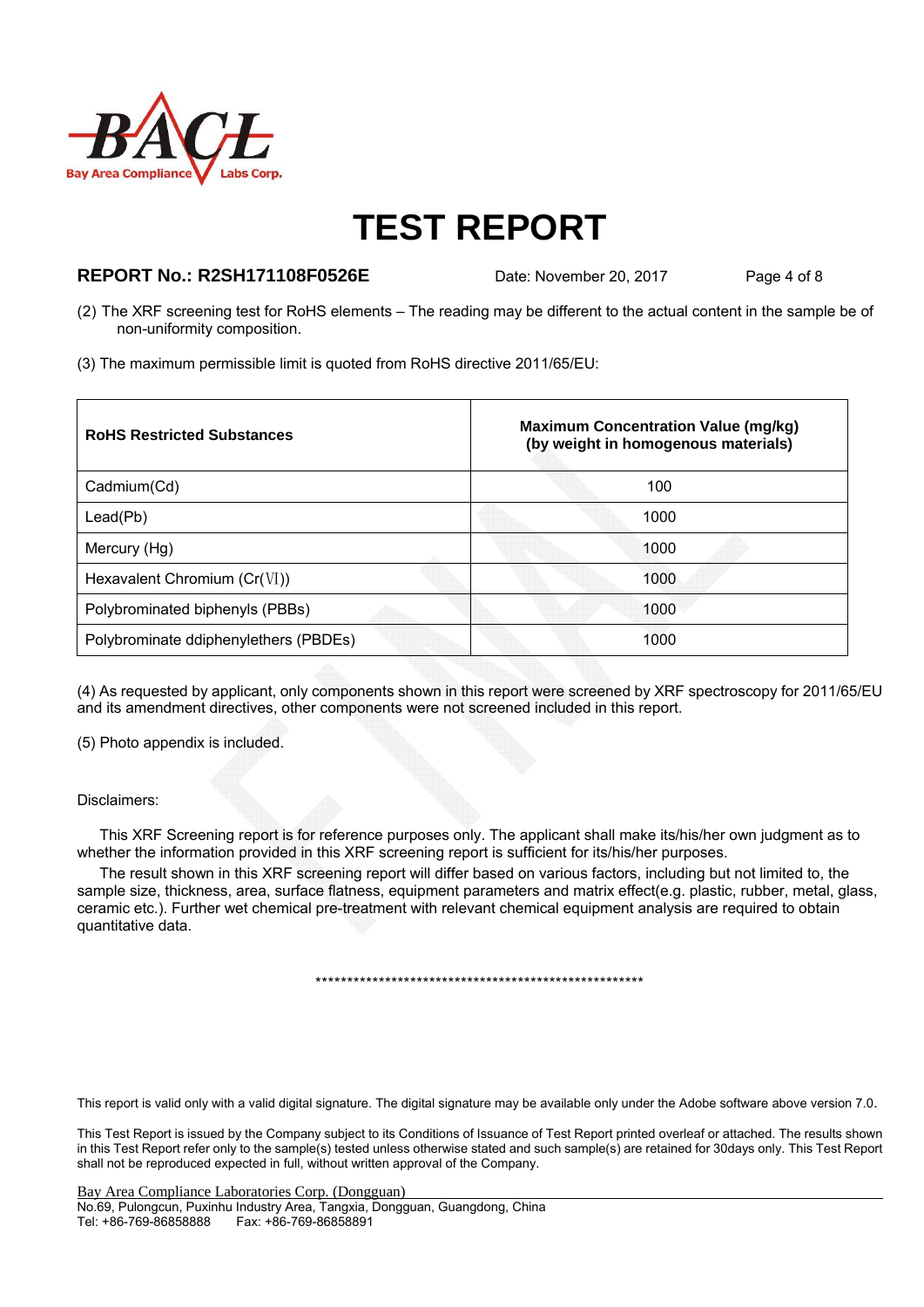

## **REPORT No.: R2SH171108F0526E** Date: November 20, 2017 Page 5 of 8

#### **Wet Chemical Testing**:

#### Test method:

Hexavalent Chromium Content (For metal material): With reference to IEC 62321-7-1:2015, by boiling-water-extraction and analysis was performed by UV-visible spectrophotometer (UV-Vis)

#### **1) The test results of Cr (VI)**

| <b>Item</b>                            |                         |            | <b>Results</b> |       |
|----------------------------------------|-------------------------|------------|----------------|-------|
|                                        | Unit                    | <b>MDL</b> | ົ              | Limit |
| <b>Hexavalent Chromium</b><br>(Cr(VI)) | $\mu$ g/cm <sup>2</sup> | 0.10       | N.D.           | $***$ |
| <b>Conclusion</b>                      |                         |            | <b>Pass</b>    |       |

Note:

- N.D. = Not Detected or less than MDL
- MDL = Method Detection Limit
- $mg/kg = ppm$
- $*** =$

a. The sample is positive for CrVI if the CrVI concentration is greater than 0.13  $\mu$  g/cm<sup>2</sup>. The sample coating is considered to contain CrVI

b. The sample is negative for CrVI if CrVI is ND (concentration less than 0.10  $\mu$  g/cm<sup>2</sup>). The coating is considered a non-CrVI based coating

c. The result between 0.10  $\mu$  g/cm2 and 0.13  $\mu$  g/cm<sup>2</sup> is considered to be inconclusive -unavoidable coating variations may influence the determination

For corrosion protection coatings on metals: Information on storage conditions and production date of the tested sample is unavailable and thus results of Cr(VI) represent status of the sample at the time of testing.

\*\*\*\*\*\*\*\*\*\*\*\*\*\*\*\*\*\*\*\*\*\*\*\*\*\*\*\*\*\*\*\*\*\*\*\*\*\*\*\*\*\*\*\*\*\*\*\*\*\*\*\*

This report is valid only with a valid digital signature. The digital signature may be available only under the Adobe software above version 7.0.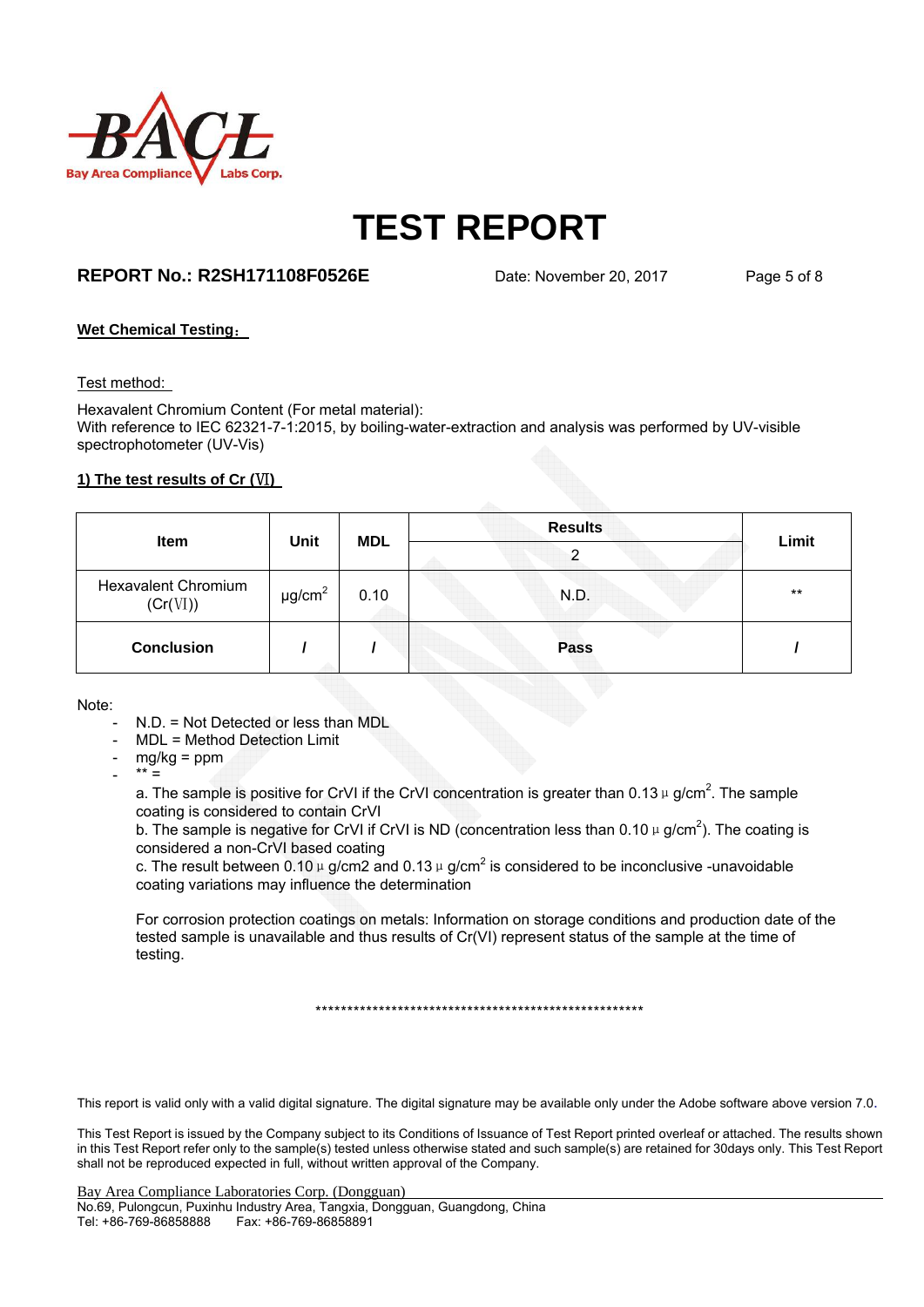

## **REPORT No.: R2SH171108F0526E** Date: November 20, 2017 Page 6 of 8

#### **Phthalates(DBP**、**BBP**、**DEHP**、**DIBP)content**

Test method: With reference to IEC 62321-8(111/321/CD), by gas chromatographic-mass spectrometer (GC-MS)

| <b>Item</b>                         | <b>Unit</b> | <b>MDL</b> | <b>Results</b> |      |      |      |      | Limit |
|-------------------------------------|-------------|------------|----------------|------|------|------|------|-------|
|                                     |             |            |                | 4    | 5    | 6    | 7    |       |
| Dibutyl Phthalate (DBP)             | $\%$        | 0.003      | N.D.           | N.D. | N.D. | N.D. | N.D. | 0.1   |
| Benzylbutyl Phthalate (BBP)         | %           | 0.003      | N.D.           | N.D. | N.D. | N.D. | N.D. | 0.1   |
| Bis-(2-ethylhexyl) Phthalate (DEHP) | $\%$        | 0.003      | N.D.           | N.D. | N.D. | N.D. | N.D. | 0.1   |
| Diisobutyl Phthalate(DIBP)          | %           | 0.003      | N.D.           | N.D. | N.D. | N.D. | N.D. | 0.1   |
| <b>Conclusion</b>                   |             |            | Pass           | Pass | Pass | Pass | Pass |       |

| Item                                | Unit          | <b>MDL</b> |      | Limit |             |             |     |
|-------------------------------------|---------------|------------|------|-------|-------------|-------------|-----|
|                                     |               |            | 8    | 9     | 10          | 11          |     |
| Dibutyl Phthalate (DBP)             | $\%$          | 0.003      | N.D. | N.D.  | N.D.        | N.D.        | 0.1 |
| Benzylbutyl Phthalate (BBP)         | $\%$          | 0.003      | N.D. | N.D.  | N.D.        | N.D.        | 0.1 |
| Bis-(2-ethylhexyl) Phthalate (DEHP) | %             | 0.003      | N.D. | N.D.  | N.D.        | N.D.        | 0.1 |
| Diisobutyl Phthalate(DIBP)          | $\frac{0}{0}$ | 0.003      | N.D. | N.D.  | N.D.        | N.D.        | 0.1 |
| <b>Conclusion</b>                   |               |            | Pass | Pass  | <b>Pass</b> | <b>Pass</b> |     |

\*\*\*\*\*\*\*\*\*\*\*\*\*\*\*\*\*\*\*\*\*\*\*\*\*\*\*\*\*\*\*\*\*\*\*\*\*\*\*\*\*\*\*\*\*\*\*\*\*

This report is valid only with a valid digital signature. The digital signature may be available only under the Adobe software above version 7.0.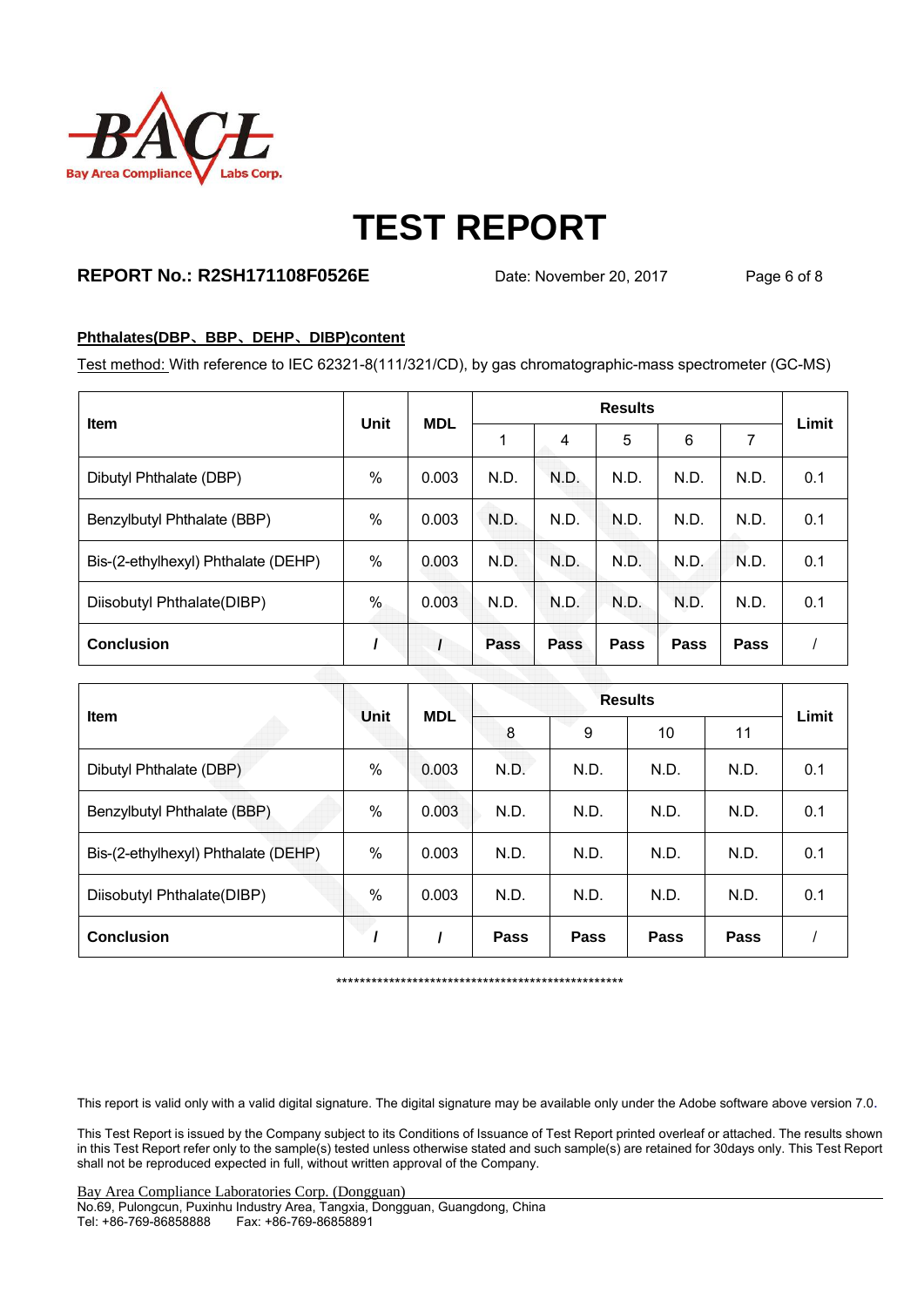

## **REPORT No.: R2SH171108F0526E**

Date: November 20, 2017

Page 7 of 8

| <b>Item</b>                         | Unit          | <b>MDL</b> |      | Limit |      |      |     |
|-------------------------------------|---------------|------------|------|-------|------|------|-----|
|                                     |               |            | 12   | 13    | 14   | 15   |     |
| Dibutyl Phthalate (DBP)             | $\%$          | 0.003      | N.D. | N.D.  | N.D. | N.D. | 0.1 |
| Benzylbutyl Phthalate (BBP)         | $\%$          | 0.003      | N.D. | N.D.  | N.D. | N.D. | 0.1 |
| Bis-(2-ethylhexyl) Phthalate (DEHP) | $\%$          | 0.003      | N.D. | N.D.  | N.D. | N.D. | 0.1 |
| Diisobutyl Phthalate(DIBP)          | $\frac{0}{0}$ | 0.003      | N.D. | N.D.  | N.D. | N.D. | 0.1 |
| <b>Conclusion</b>                   |               |            | Pass | Pass  | Pass | Pass |     |

Note:

- N.D. = Not Detected or less than MDL
- MDL = Method Detection Limit
- The results less than MDL are not taken into account while calculating the sum contents.
- % = Percentage by weight
- $-0.1\% = 1000$  mg/kg, mg/kg = ppm
- Photo appendix is included.  $\sim$

This report is valid only with a valid digital signature. The digital signature may be available only under the Adobe software above version 7.0.